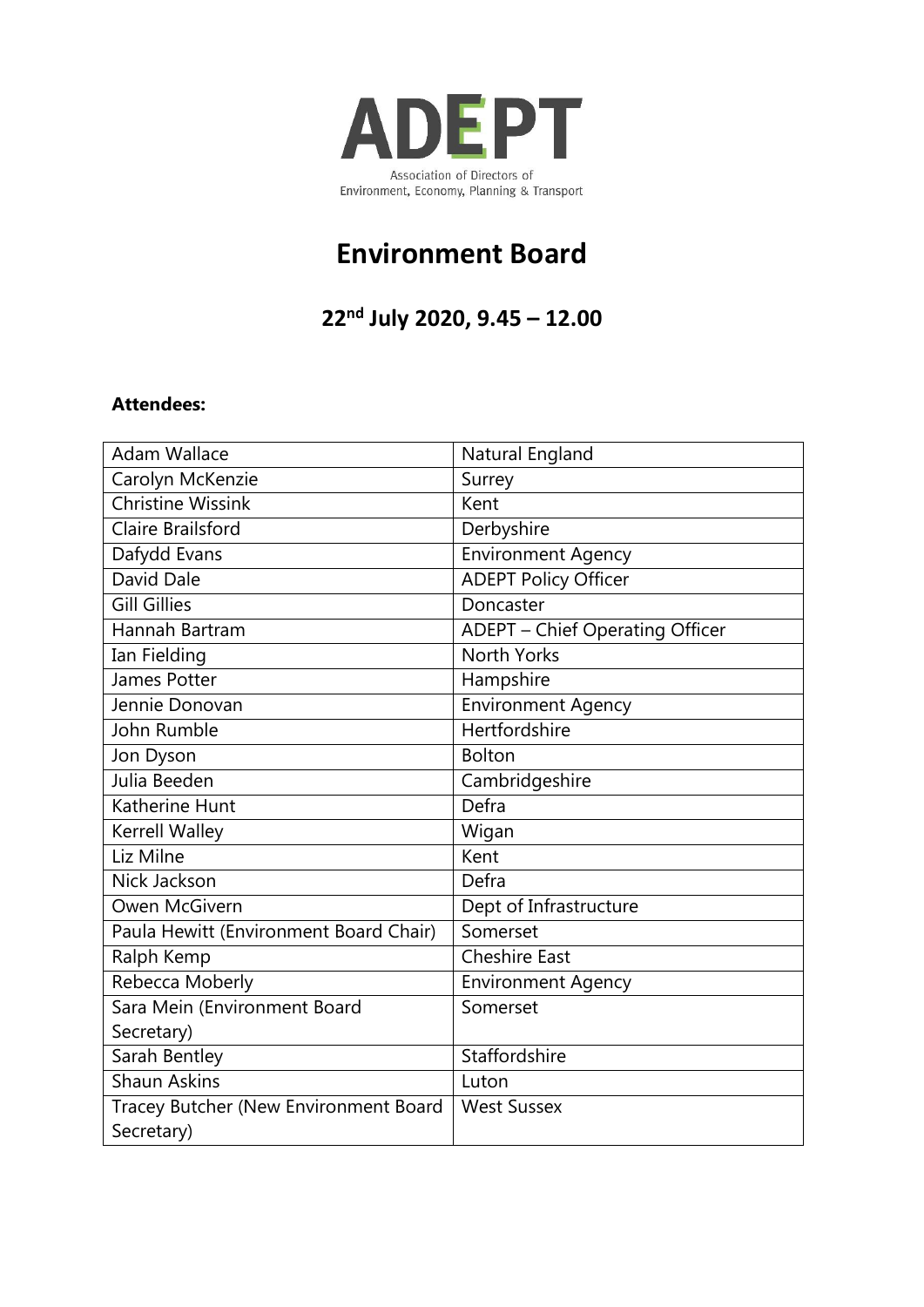## **Notes of Meeting**

|    | <b>Item</b>                                                                                                                                                                                                                                                                                                                                                                                                                      | <b>Action</b> |
|----|----------------------------------------------------------------------------------------------------------------------------------------------------------------------------------------------------------------------------------------------------------------------------------------------------------------------------------------------------------------------------------------------------------------------------------|---------------|
| 1. | <b>Welcome and Introductions</b>                                                                                                                                                                                                                                                                                                                                                                                                 |               |
|    | Paula welcomed Board Members and Guests to the<br>meeting. Everyone introduced themselves and Paula went<br>through the ground rules for the virtual meeting.                                                                                                                                                                                                                                                                    |               |
| 2. | <b>OxCam LNCP - Rebecca Moberly, EA</b>                                                                                                                                                                                                                                                                                                                                                                                          |               |
|    | OxCam LNCP ADEPT<br>Environment Board                                                                                                                                                                                                                                                                                                                                                                                            |               |
|    | Rebecca Moberly shared her presentation over Teams and<br>introduced the Oxcam Local Natural Capital Plan which is<br>hosted by the Environment Agency and has been running<br>for over a year now. It gives the opportunity to deliver<br>sustainable growth in collaboration with over 90<br>organisations from across different sectors which brings<br>consistent understanding and mapping opportunities<br>across the Arc. |               |
|    | A Natural Capital Baseline is created recognising natural<br>capital assets and using local environmental data and Alison<br>Smith from Oxford University has been working with<br>OxCam on ecosystem services.                                                                                                                                                                                                                  |               |
|    | Rebecca explained the benefits of the approach. Future<br>outputs are based on the completed ecosystem services<br>baseline, looking at a natural capital approach toolkit,<br>environmental pressures and risk reporting and to join up<br>with flood risk projects.                                                                                                                                                            |               |
|    | There are opportunities to bringing different aspects of<br>environmental work together and join up across boundaries<br>and increase partnership working.                                                                                                                                                                                                                                                                       |               |
|    | Providing the foundations for the Green Arc include post<br>covid green recovery and an opportunity to reposition<br>OxCam as the Green Arc.                                                                                                                                                                                                                                                                                     |               |
|    | If anyone wishes to contact Rebecca, her details are:                                                                                                                                                                                                                                                                                                                                                                            |               |
|    | Rebecca Moberly OxCam LNCP Delivery Manager Email:<br>rebecca.moberly@environment-agency.gov.uk                                                                                                                                                                                                                                                                                                                                  |               |
|    | www.oxcamlncp.org                                                                                                                                                                                                                                                                                                                                                                                                                |               |
|    | OxCamLNCP@environment-agency.gov.uk                                                                                                                                                                                                                                                                                                                                                                                              |               |
|    | Paula thanked Rebecca for an interesting presentation and<br>opened up for any questions.                                                                                                                                                                                                                                                                                                                                        |               |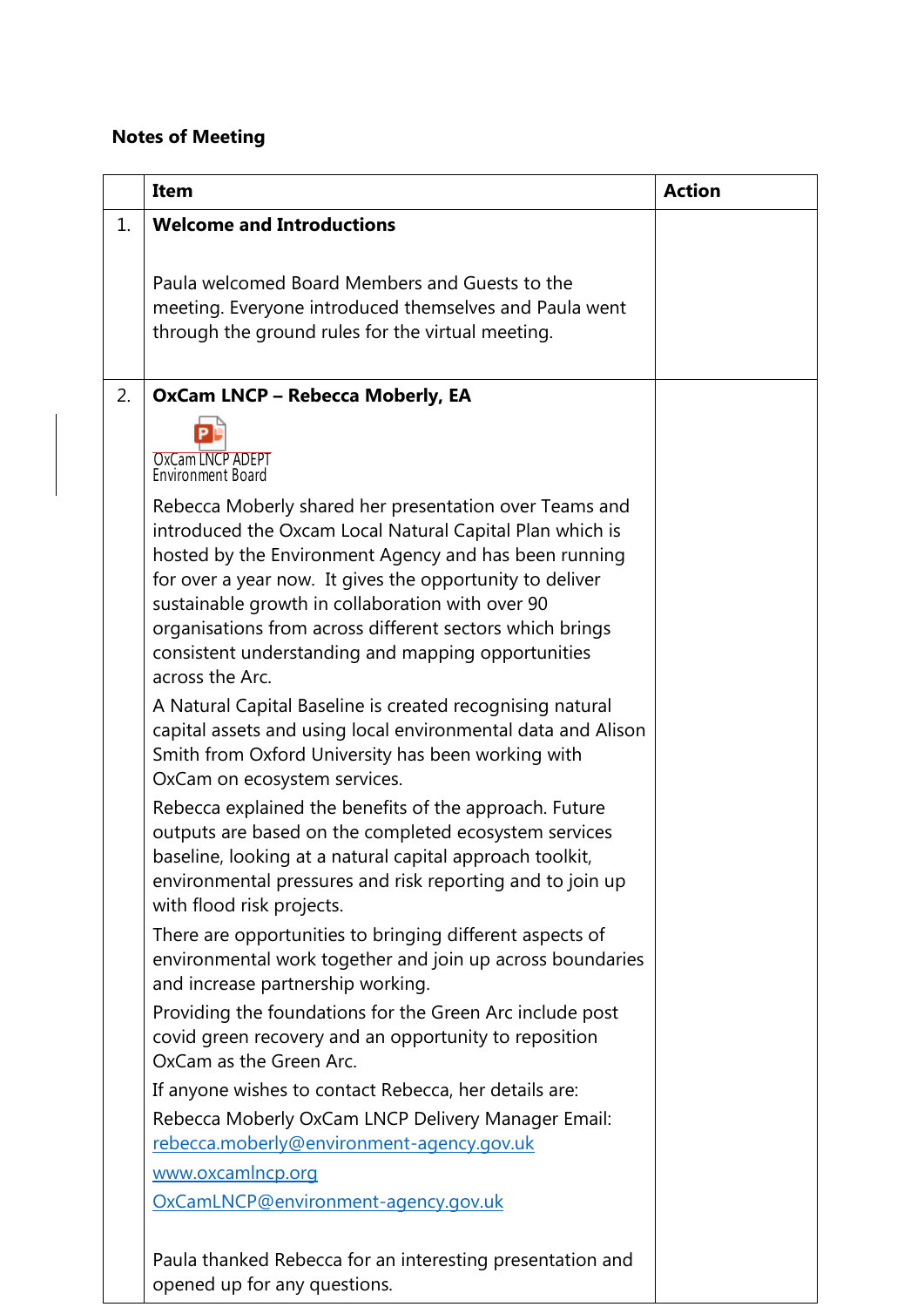|    | There was a question around Accessing Additional<br>Investment /Integrating green infrastructure:<br>Investment comes in around step 4 or 5. Pulled<br>together some guidance for LNP to look into<br>investment and also working with Cambridgeshire<br>and LENS project have done some early scoping.<br>Also working with Homes England on natural capital<br>$\bullet$<br>standards in new housing developments.<br>Flood work with EA - This work will come together<br>$\bullet$<br>next year.                                                                                                                                                                                                                                                                                                                                                                                                                                                                                                                                                 |  |
|----|------------------------------------------------------------------------------------------------------------------------------------------------------------------------------------------------------------------------------------------------------------------------------------------------------------------------------------------------------------------------------------------------------------------------------------------------------------------------------------------------------------------------------------------------------------------------------------------------------------------------------------------------------------------------------------------------------------------------------------------------------------------------------------------------------------------------------------------------------------------------------------------------------------------------------------------------------------------------------------------------------------------------------------------------------|--|
| 3. | Adaptation - Nick Jackson, Defra/Dafydd Evans, EA                                                                                                                                                                                                                                                                                                                                                                                                                                                                                                                                                                                                                                                                                                                                                                                                                                                                                                                                                                                                    |  |
|    | Dafydd started the presentation talking about how the<br>climate has changed in the last 30 years, and how it is<br>predicted to change in the future. It is important, going<br>forward to focus on resilient places and infrastructure.<br>Dayfdd talked about where or what might not keep pace<br>with the adaptation needed. Likely to see infrastructure<br>changes. Need to look at resistance vs resilience,<br>investments, frequency of responding, partnership and<br>community working.<br>Nick continued with the presentation around Climate<br>Change Adaptation and the role of Defra including<br>coordinating adaptation actions across all government<br>departments. Nick talked about the timeline and the top 6<br>priority areas and about the national adaptation<br>programme (NAP). There is a Local Adaptation Advisory<br>Panel (LAAP) whose role brings together central and local<br>government. The panel achievements include contributions<br>to NAP. The adaptation guidance has been out for just over<br>a year. |  |
|    | Nick talked about a collaborative approach working with<br>local government with a wide range of infrastructure.                                                                                                                                                                                                                                                                                                                                                                                                                                                                                                                                                                                                                                                                                                                                                                                                                                                                                                                                     |  |
|    | Paula thanked both for a very interesting presentation.                                                                                                                                                                                                                                                                                                                                                                                                                                                                                                                                                                                                                                                                                                                                                                                                                                                                                                                                                                                              |  |
|    | Julia asked who ADEPT contact on the LAPP is;                                                                                                                                                                                                                                                                                                                                                                                                                                                                                                                                                                                                                                                                                                                                                                                                                                                                                                                                                                                                        |  |
|    | Nick is secretary and if anyone wants to sit on any<br>٠<br>meetings should contact him and Hannah Bartram is<br>the ADEPT contact.                                                                                                                                                                                                                                                                                                                                                                                                                                                                                                                                                                                                                                                                                                                                                                                                                                                                                                                  |  |
|    | Hannah will add info on ADEPT website.<br>$\bullet$                                                                                                                                                                                                                                                                                                                                                                                                                                                                                                                                                                                                                                                                                                                                                                                                                                                                                                                                                                                                  |  |
|    | David Dale asked about level of investment;                                                                                                                                                                                                                                                                                                                                                                                                                                                                                                                                                                                                                                                                                                                                                                                                                                                                                                                                                                                                          |  |
|    | There is a 6 year programme of investment, the<br>£5.2n recently announced by Government is for the<br>coming period.                                                                                                                                                                                                                                                                                                                                                                                                                                                                                                                                                                                                                                                                                                                                                                                                                                                                                                                                |  |
|    | James Potter asked if local government was engaging<br>enough in this area;                                                                                                                                                                                                                                                                                                                                                                                                                                                                                                                                                                                                                                                                                                                                                                                                                                                                                                                                                                          |  |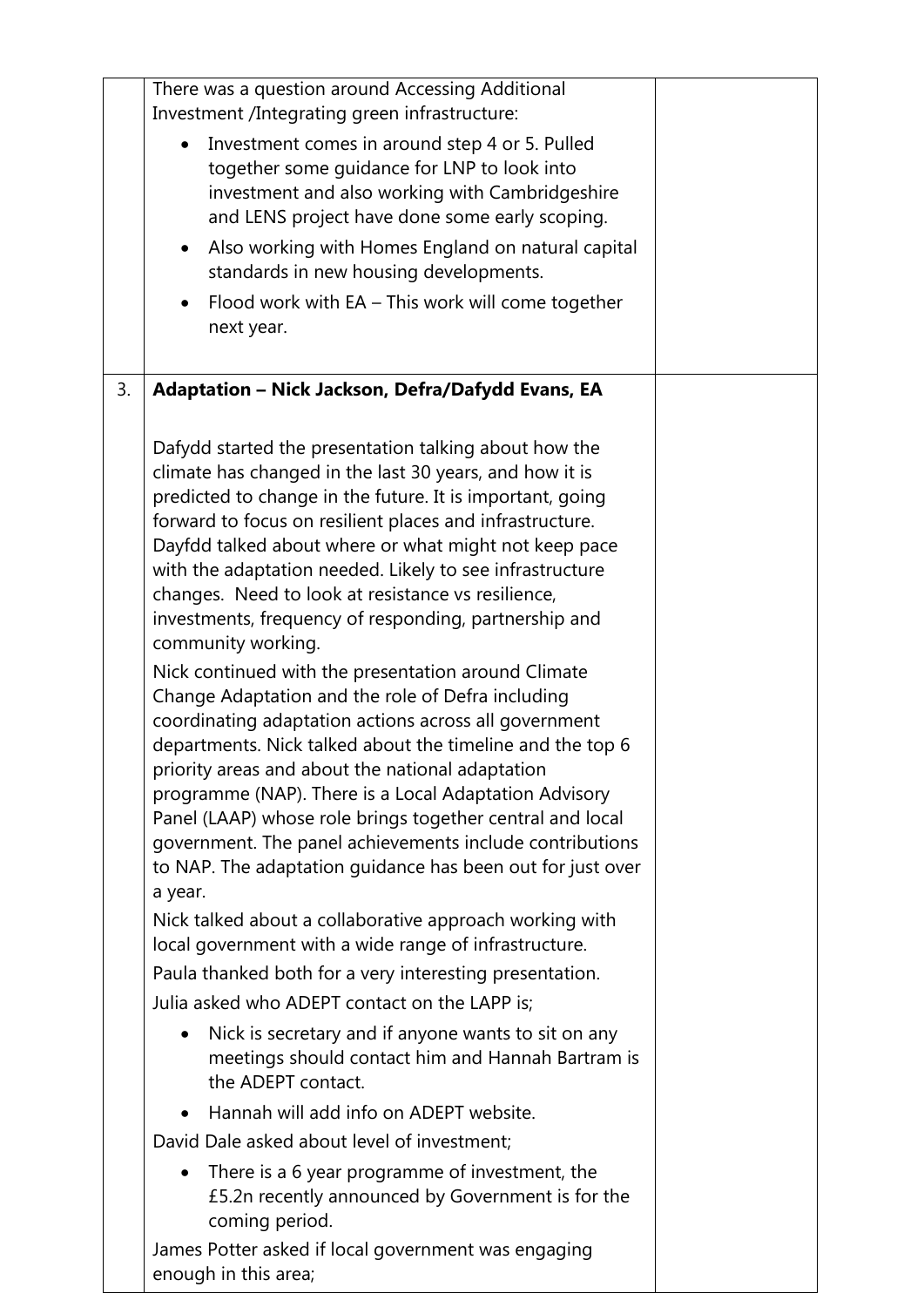|    | there is a lot of raising awareness going on.                                                                                                                                                                                                                                                                                    |                      |
|----|----------------------------------------------------------------------------------------------------------------------------------------------------------------------------------------------------------------------------------------------------------------------------------------------------------------------------------|----------------------|
|    | Dafydd and Nick will be happy to answer other questions<br>offline, please contact them direct.                                                                                                                                                                                                                                  |                      |
| 4. | Live consultations:                                                                                                                                                                                                                                                                                                              | <b>Covered under</b> |
|    | <b>Biodiversity Net Gain</b>                                                                                                                                                                                                                                                                                                     | <b>National</b>      |
|    | <b>Tree strategy</b>                                                                                                                                                                                                                                                                                                             | Capital/Heritage     |
|    | <b>ELMS</b>                                                                                                                                                                                                                                                                                                                      | <b>Update</b>        |
| 5. | Green recovery - Katherine Hunt, Defra                                                                                                                                                                                                                                                                                           |                      |
|    | Katherine heads up the Strategic Engagement Team at<br>Defra. Currently managing the impacts of Covid on the<br>environment (e.g. access to green spaces) and on<br>environmental organisations. Looking at guidance and<br>stronger comms on how to access these places safely and<br>also working around the financial impact. |                      |
|    | Looking forward to green recovery, Katherine referred to<br>the PM speech on Project Speed, and the Environment<br>Secretary of State speech this week (link attached here).<br>https://www.gov.uk/government/speeches/george-eustice-<br>speech-on-environmental-recovery-20-july-2020                                          |                      |
|    | A new Environmental Assessment Consultation will be<br>launched in Autumn. In addition, there will be opportunities<br>for ADEPT to engage on:                                                                                                                                                                                   |                      |
|    | Nature recovery                                                                                                                                                                                                                                                                                                                  |                      |
|    | Biodiversity net gain                                                                                                                                                                                                                                                                                                            |                      |
|    | Priorities include Improving access to green space<br>and infrastructure,                                                                                                                                                                                                                                                        |                      |
|    | How to make most of devolution                                                                                                                                                                                                                                                                                                   |                      |
|    | The Spending Review that was announced yesterday.                                                                                                                                                                                                                                                                                |                      |
|    | Paula thanked Katherine for sharing and opened up for any<br>questions.                                                                                                                                                                                                                                                          |                      |
|    | Liz Milne referred to the following links;                                                                                                                                                                                                                                                                                       |                      |
|    | ALGE and CIEEM EcIA checklist -<br>https://cieem.net/resource/ecological-impact-<br>assessment-ecia-checklist/                                                                                                                                                                                                                   |                      |
|    | EAC on biodiversity and ecosystems -<br>https://committees.parliament.uk/work/448/Biodiver<br>sity/                                                                                                                                                                                                                              |                      |
|    | Katherine said it is not yet possible to comment on reports<br>about a possible National Nature Service.                                                                                                                                                                                                                         |                      |
|    | In response to questions about a cross-Government                                                                                                                                                                                                                                                                                |                      |

approach to green recovery and climate change, she said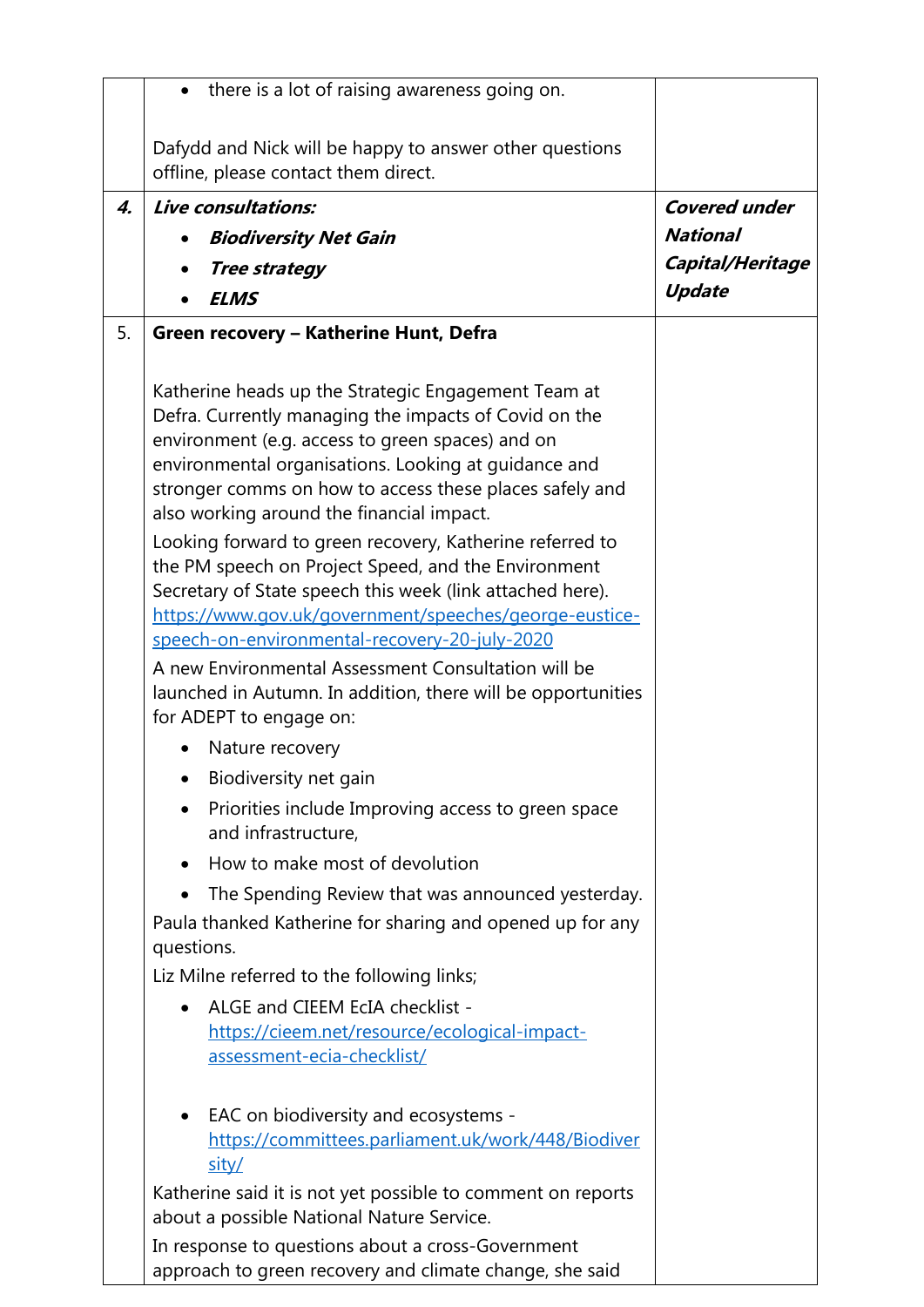|    | that Defra are talking to DfT about active travel, BEIS about<br>energy, and MHCLG about the design of the UK Shared                                                                                                                                                  |  |
|----|-----------------------------------------------------------------------------------------------------------------------------------------------------------------------------------------------------------------------------------------------------------------------|--|
|    | Prosperity Fund.                                                                                                                                                                                                                                                      |  |
|    | Adept members asked Defra to engage as early as they can                                                                                                                                                                                                              |  |
|    | on proposed approaches and requirement. The group is                                                                                                                                                                                                                  |  |
|    | keen to contribute to this work.                                                                                                                                                                                                                                      |  |
|    | David Dale thanked Katherine for attending and referred to<br>the PM and SOS speeches and some issues that were raised<br>regarding LA's capacity etc.                                                                                                                |  |
| 6. | <b>Working Group updates</b>                                                                                                                                                                                                                                          |  |
|    | <b>Waste - Ian Fielding</b>                                                                                                                                                                                                                                           |  |
|    | Weekly surveys moved to fortnightly but will keep it<br>under review. Good high level of responses. Last<br>survey showed little disruption to service. Things are<br>settling down now. Change in commercial waste<br>areas due to reduction in commercial premises. |  |
|    | Disposal services - continue to operate with limited<br>$\bullet$<br>disruption;                                                                                                                                                                                      |  |
|    | HWRC services continue to improve. Most operating<br>$\bullet$<br>as normal;                                                                                                                                                                                          |  |
|    | Waste volumes continue to be higher than normal<br>$\bullet$                                                                                                                                                                                                          |  |
|    | Good to see early engagement from Defra on various<br>$\bullet$<br>Resources & Waste workstreams including EPR and<br>recycling credits.                                                                                                                              |  |
|    | Defra proposing to survey local authorities re<br>additional Waste costs during pandemic - Ian will<br>complete for ADEPT                                                                                                                                             |  |
|    | Carolyn asked about the pros and cons of booking systems<br>for CRC's/HWRC's - Ian will provide information offline.                                                                                                                                                  |  |
|    | Natural Capital/Heritage - Liz Milne                                                                                                                                                                                                                                  |  |
|    | Last meeting was cancelled due to staff capacity                                                                                                                                                                                                                      |  |
|    | A lot of staff from services were redeployed at the<br>$\bullet$<br>height of Covid – this could be an ongoing issue                                                                                                                                                  |  |
|    | Continue to engage with Defra re net gain and in<br>$\bullet$<br>ongoing discussions with them re: skills and capacity<br>survey.                                                                                                                                     |  |
|    | Ongoing discussions with Defra around Project<br>$\bullet$<br>Speed (Hannah Bartram to provide a briefing note on<br>recent conversation with Marie Southgate)                                                                                                        |  |
|    | The Group are currently responding to a number of<br>$\bullet$<br>consultation surveys: Biodiversity Net Gain pilot<br>credits scheme, England Tree strategy (David                                                                                                   |  |

 $\overline{\phantom{a}}$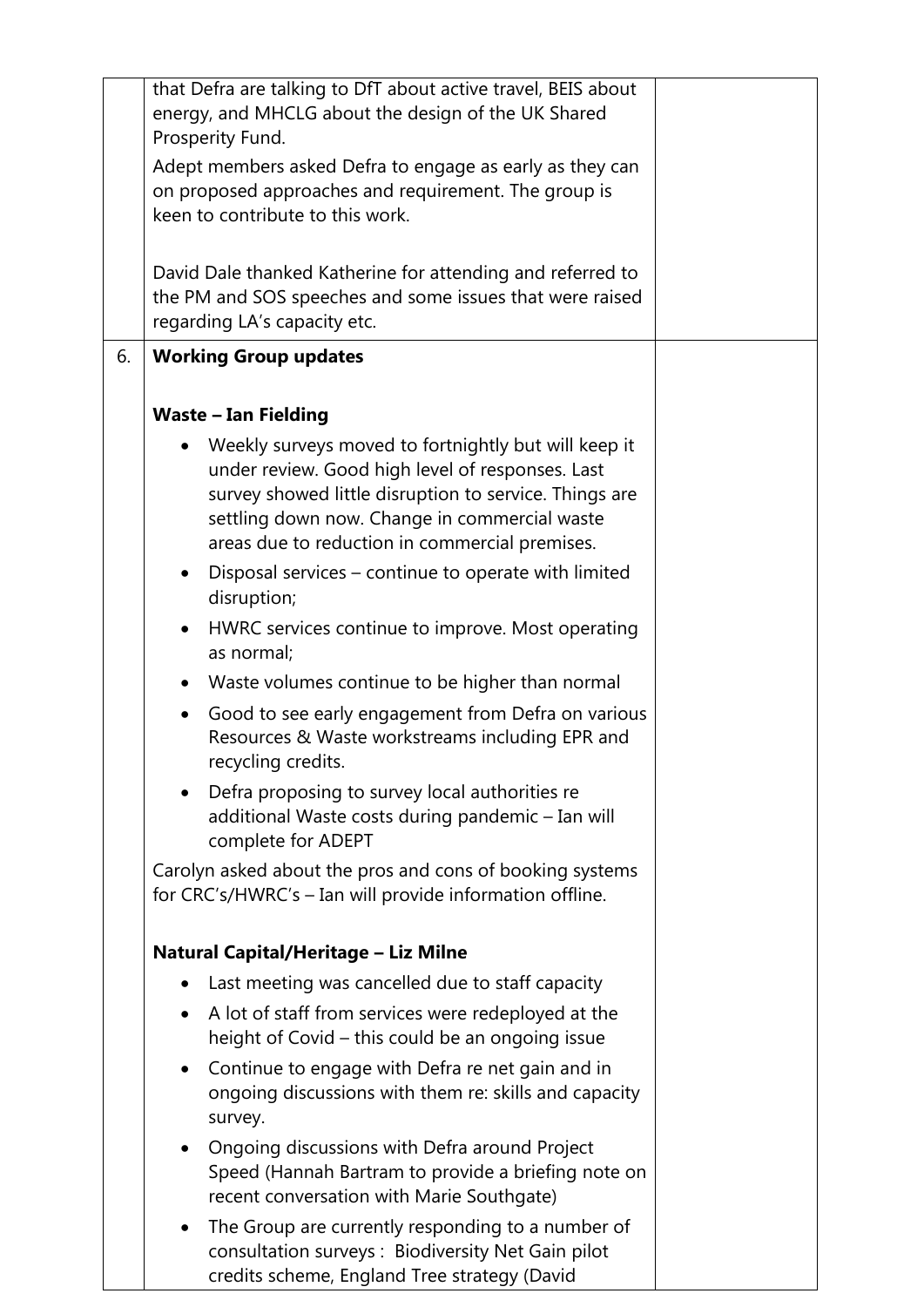| Sutherland co-ordinating), and ELMS                                                                                                                                                                        |  |
|------------------------------------------------------------------------------------------------------------------------------------------------------------------------------------------------------------|--|
| Liz Small is coordinating the ELMS consultation<br>(deadline end of next week)                                                                                                                             |  |
| LGA is also to do a response to ELMS and asking<br>about possibly doing a joint response                                                                                                                   |  |
| Defra are running some interactive online webinars<br>on ELMS if anyone is interested - details as follows:                                                                                                |  |
| •Wednesday, 1st July - 12:00-1:30 pm                                                                                                                                                                       |  |
| •Tuesday, 7th July - 6:00-7:30 pm                                                                                                                                                                          |  |
| •Thursday, 16th July - 8:30-10:00 am                                                                                                                                                                       |  |
| •Thursday, 23rd July - 12:00-1:30 pm                                                                                                                                                                       |  |
| •Tuesday, 28th July - 8:30-10:00 am                                                                                                                                                                        |  |
| •Thursday, 30th July - 6:00-7:30 pm                                                                                                                                                                        |  |
| To register for one of these webinars, please go to:<br>https://www.eventbrite.co.uk/e/elm-policy-<br>discussion-document-webinars-tickets-<br>109605757772                                                |  |
| Next meeting in September.                                                                                                                                                                                 |  |
|                                                                                                                                                                                                            |  |
| Water - Julia Beeden                                                                                                                                                                                       |  |
| Julia now back from redeployment                                                                                                                                                                           |  |
| Last Meeting 3rd July by Teams was successful                                                                                                                                                              |  |
| Main focus on environment plans<br>٠                                                                                                                                                                       |  |
| New TOR to go on website                                                                                                                                                                                   |  |
| Pick up writing response to Environment Agency<br>Challenge and Choices consultation - closes 24<br>September 2020                                                                                         |  |
| National Flood Management and other sub groups<br>$\bullet$<br>i.e. ASA also talking to Defra re the consenting<br>process to the Land Drainage Act                                                        |  |
| Planning related guidance                                                                                                                                                                                  |  |
| Property projects                                                                                                                                                                                          |  |
| Next meetings - September and October                                                                                                                                                                      |  |
| <b>Energy - Carolyn McKenzie</b>                                                                                                                                                                           |  |
| Next meeting scheduled for next week                                                                                                                                                                       |  |
| Looking at the Clean Growth Strategy and how to<br>$\bullet$<br>deliver on that and also linking up to the Blue Print<br>and Green Recovery                                                                |  |
| An article requesting for more members for the<br>group has appeared in the newsletter, a couple of<br>people have come forward but more wanted. -<br>please take back to your organisation and publicise. |  |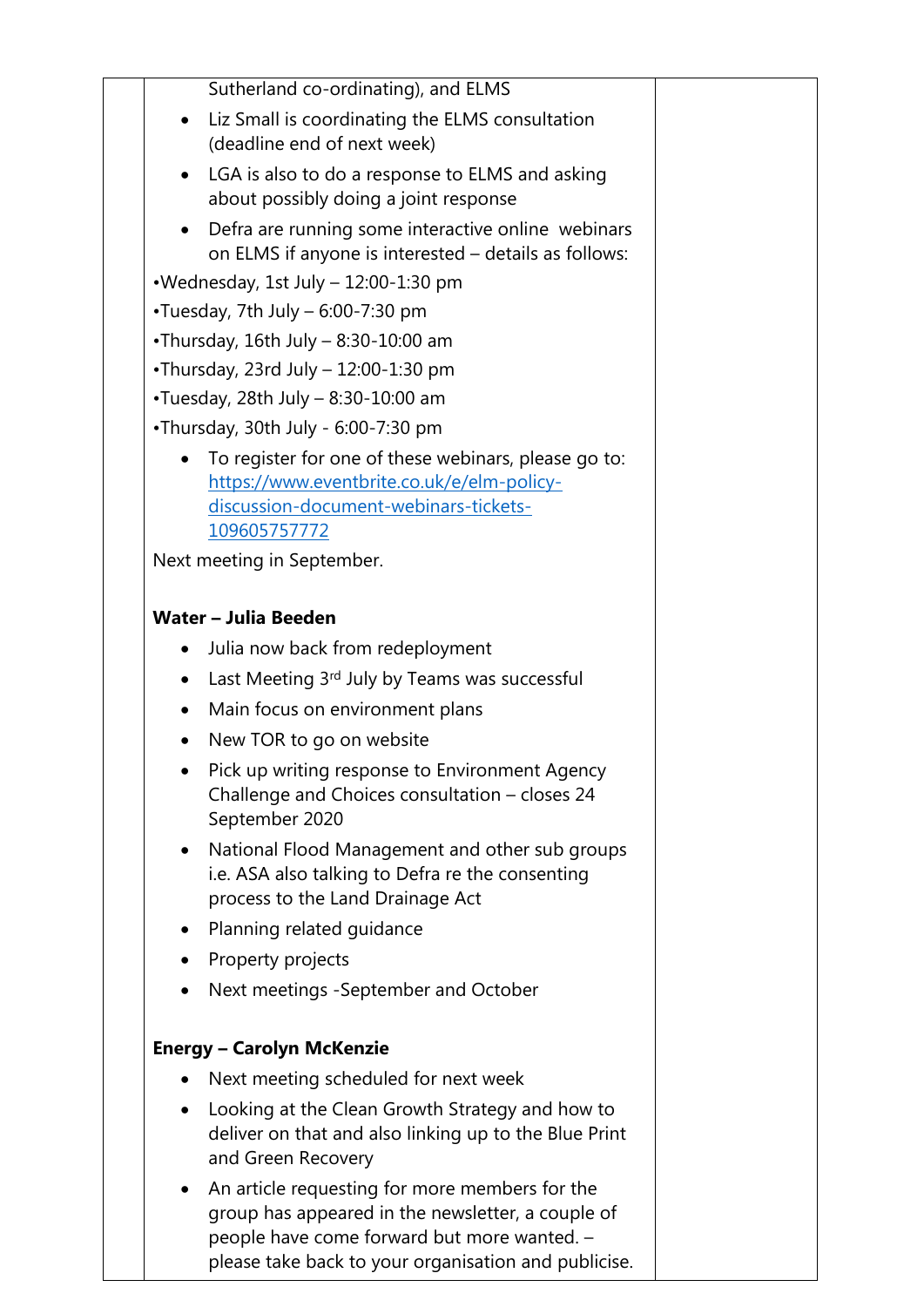| 7.  | <b>ADEPT business - Hannah Bartram, ADEPT</b>                                                                                                                                                                                                                                                                                                                                                                                                                                             |           |
|-----|-------------------------------------------------------------------------------------------------------------------------------------------------------------------------------------------------------------------------------------------------------------------------------------------------------------------------------------------------------------------------------------------------------------------------------------------------------------------------------------------|-----------|
|     | Climate Change webinar takes place on 30 <sup>th</sup> July with<br>over 50 interested to join. Speakers include Louise<br>Marix Evans (Committee on Climate Change) and<br>Cara Jenkinson (Ashden)                                                                                                                                                                                                                                                                                       |           |
|     | Will ask ADEPT members what they want from our<br>climate change offer                                                                                                                                                                                                                                                                                                                                                                                                                    |           |
|     | Policy positions on active travel and e-scooters to be<br>published in July and August will be looking at E<br>scooter trials and the guidance around these                                                                                                                                                                                                                                                                                                                               |           |
|     | The Leadership Team wants to clarify its position on<br>$\bullet$<br>Devolution and set out principles what we would like<br>to see in any devolution paper - this is on the LT<br>agenda on Thursday 23rd July.                                                                                                                                                                                                                                                                          |           |
|     | ADEPT Autumn Conference - Resilient Places will<br>take place on the 5 <sup>th</sup> and 6th November in Bath.                                                                                                                                                                                                                                                                                                                                                                            |           |
| 8.  | Any other business                                                                                                                                                                                                                                                                                                                                                                                                                                                                        | All       |
|     | The Environmental Audit Committee is launching a new<br>inquiry into biodiversity and ecosystems. There is a call out<br>for evidence at the moment. See link here for more<br>information:<br>https://committees.parliament.uk/work/448/Biodiversity/                                                                                                                                                                                                                                    |           |
| 9.  | Notes of last meeting (23rd April)                                                                                                                                                                                                                                                                                                                                                                                                                                                        |           |
|     |                                                                                                                                                                                                                                                                                                                                                                                                                                                                                           |           |
|     | Environment Board<br>NOTES 23rd April 20                                                                                                                                                                                                                                                                                                                                                                                                                                                  |           |
|     | Actions:                                                                                                                                                                                                                                                                                                                                                                                                                                                                                  |           |
|     | Quentin Carroll - not at meeting                                                                                                                                                                                                                                                                                                                                                                                                                                                          |           |
|     | Susanna May – not at meeting                                                                                                                                                                                                                                                                                                                                                                                                                                                              |           |
|     | Spring Conference reminder - Completed                                                                                                                                                                                                                                                                                                                                                                                                                                                    |           |
|     | Monthly calls – to continue. Steve Read will take over<br>chairing and organising these                                                                                                                                                                                                                                                                                                                                                                                                   | <b>SR</b> |
| 10. | <b>Board Chair, and dates of future meetings</b>                                                                                                                                                                                                                                                                                                                                                                                                                                          | TB/DD     |
|     | Paula reminded everyone that this was her last meeting as<br>Chair. Paula said it has been an honour to be part of the<br>Environment Board and her role with ADEPT will continue<br>as 1 <sup>st</sup> vice president. Director, Michele Cusack will attend<br>future Environment Board meetings representing Somerset<br>County Council.<br>Steve Read from West Sussex will take over as Chair and his<br>PA Tracey Butcher will take over the Board Secretary role<br>from Sara Mein. |           |
|     | Tracey Butcher to liaise with David Dale re October meeting                                                                                                                                                                                                                                                                                                                                                                                                                               |           |